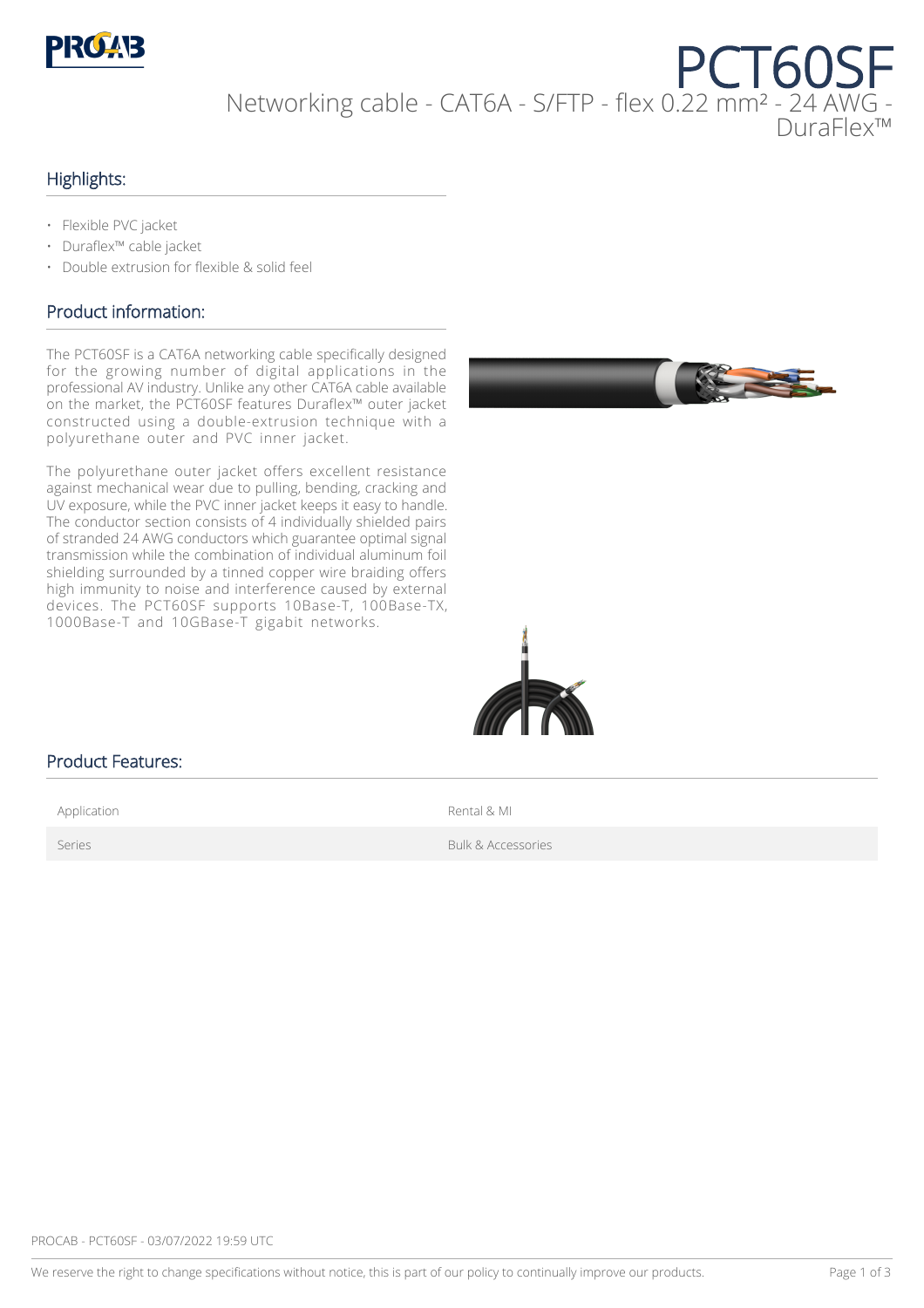## Physical Characteristics:

| Type of cable     |                      |                | S/FTP CAT6A Networking cable                                                                               |
|-------------------|----------------------|----------------|------------------------------------------------------------------------------------------------------------|
| Inner conductor   | Material             |                | BC $7 \times 0.2$ mm (Ø) (OFC)                                                                             |
|                   | Section              |                | $0.22 \text{ mm}^2$                                                                                        |
|                   | Insulation           | Material       | Foamed PF 1.32 mm $\varnothing$                                                                            |
|                   |                      | Colours        | Green / White & Green ; Blue / White & Blue ;<br>Orange / White & Orange ; Brown / White &<br><b>Brown</b> |
|                   | Number of conductors |                | 8 (4 pairs)                                                                                                |
| Inner jacket      | Material             |                | $PVC$ 7.2 mm $(\emptyset)$                                                                                 |
| Inner conductor   | American Wire Gauge  |                | 24 AWG                                                                                                     |
|                   | Shielding            | Aluminium foil | Aluminium foil 100% coverage - 25% Overlap                                                                 |
| Overall shielding | <b>Braiding</b>      |                | TC $16 \times 12 \times 0.08$ mm (Ø) (OFC)                                                                 |
| Outer jacket      | Material             |                | PUR 8.7 mm (Ø)                                                                                             |
|                   | Colours              |                | Black                                                                                                      |

# Standards & regulations:

| RoHS2 compliant   | According EU Directive 2011/65/EU |
|-------------------|-----------------------------------|
| Reach compliant   | According EC 1907/2006            |
| Flammability test | According IEC 60332-1             |
| Indoor / outdoor  | Indoor & outdoor                  |
| Cabling standard  | ISO/IFC11801                      |
|                   | IFC61156                          |
|                   | UI 444                            |
|                   | <b>ANSI TIA-FIA 568C.2</b>        |

## Electrical Characteristics:

| Max conductor                        | DC resistance               | $95$ ( $\Omega$ / Km)   |
|--------------------------------------|-----------------------------|-------------------------|
|                                      | DC resistance<br>unbalanced | 2%                      |
| Max. Delay / Skew                    |                             | 45 (ns / 100 m)         |
| Rated voltage                        |                             | 72 V                    |
| Nom. Velocity of propagation         |                             | 70 %                    |
| Nom. mutual capacitance              |                             | $\leq 5.6$ (nF / 100 m) |
| Pair to ground capacitance unbalance |                             | $\leq 160$ (pF / 100 m) |

# Mechanical Characteristics:

| Temperature range Fixed installation |                                                           | $-20$ °C till + 75 °C |
|--------------------------------------|-----------------------------------------------------------|-----------------------|
|                                      | Mobile installation $-15 \degree$ C till + 60 $\degree$ C |                       |
| Bending radius                       | Fixed installation                                        | 8 x outer diameter    |
|                                      | Mobile installation                                       | 4 x outer diameter    |